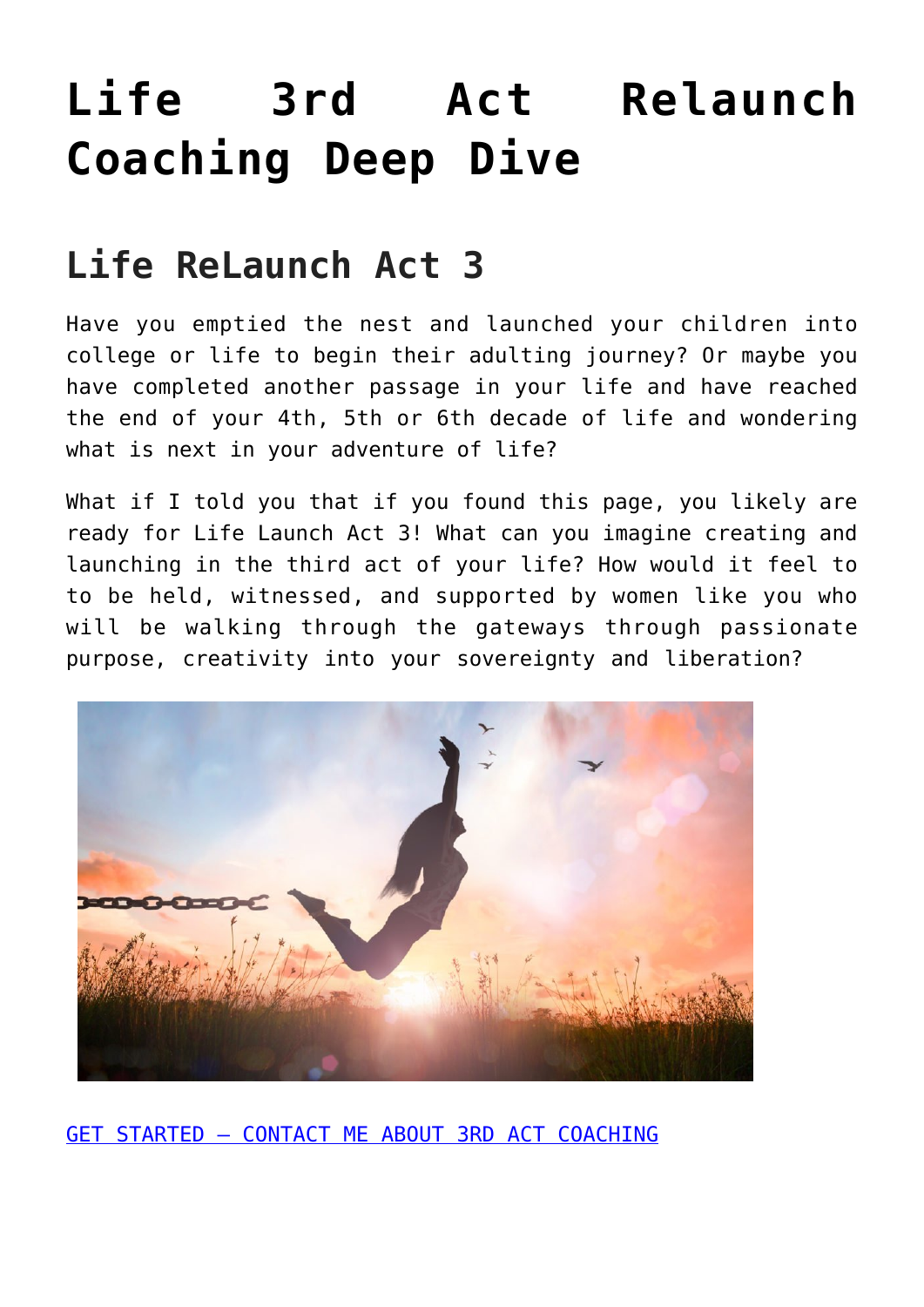## **For Bold & Brilliant Souls (like you!)**

Imagine yourself unleashing an exhilarating flow of vitality and passion in your life in the third act of your life, fully supported and held as you journey through my life-changing 8 week training, **Life Launch Act3 for Bold & Brilliant Souls (like you)!**

Whatever is happening in your life in these shifting times, isn't it time to:

- Bless your Brilliance and give yourself more life, love happiness and joy?
- Inspire your mind, which in turn creates new neural pathways in your brain?
- Learn specific, state-of-the-art holistic tools and knowledge that you can use now and for a lifetime?
- Create a fresh new and revitalized look at life?
- Live the best expression of yourself?
- Overcome stress to reach your full potential?
- Accelerate your soul's journey?
- Receive full-on support to take inspired action to realize your dreams and goals?

#### [LET'S TALK](http://beinghumanlife.com/contact/)

*"We need not walk alone… We reach out to each other with love and understanding and with hope… We come together from all walks of life, from many different circumstances… We need not walk alone"*

*Credo, The Compassionate Friends*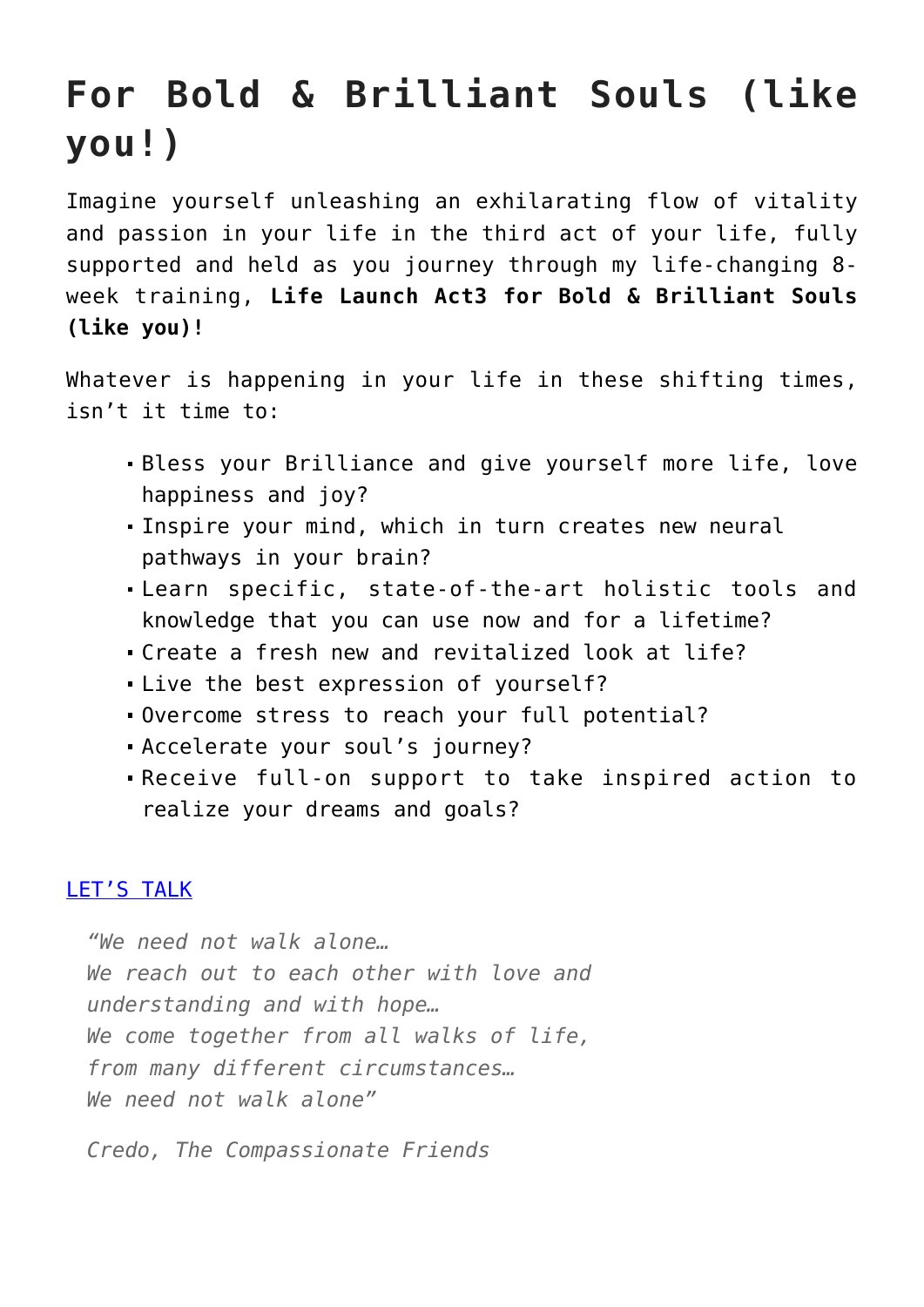

#### **3rd ACT is for you if…**

If you are ready to up-shift and re-launch your life, start making leaps and bounds to move you forward into the new phase of Your Life/Act3, experience this with me and a small group of fun, authentic women a lot like you, who will honor and support you as you pull in your soul's purpose, open your heart and shift you into your intuitive heart sphere.

- Embrace your authentic essence as an emerging Sage and a Wisdom Holder.
- Shift beyond disappointments in the past, slip into your HeartSphere, and retrieve your Soul's knowing, unfulfilled desires and your purpose for being here.
- Rediscover your ultimate purpose, unleash your spirit and realize your deep truth through intentional love in action.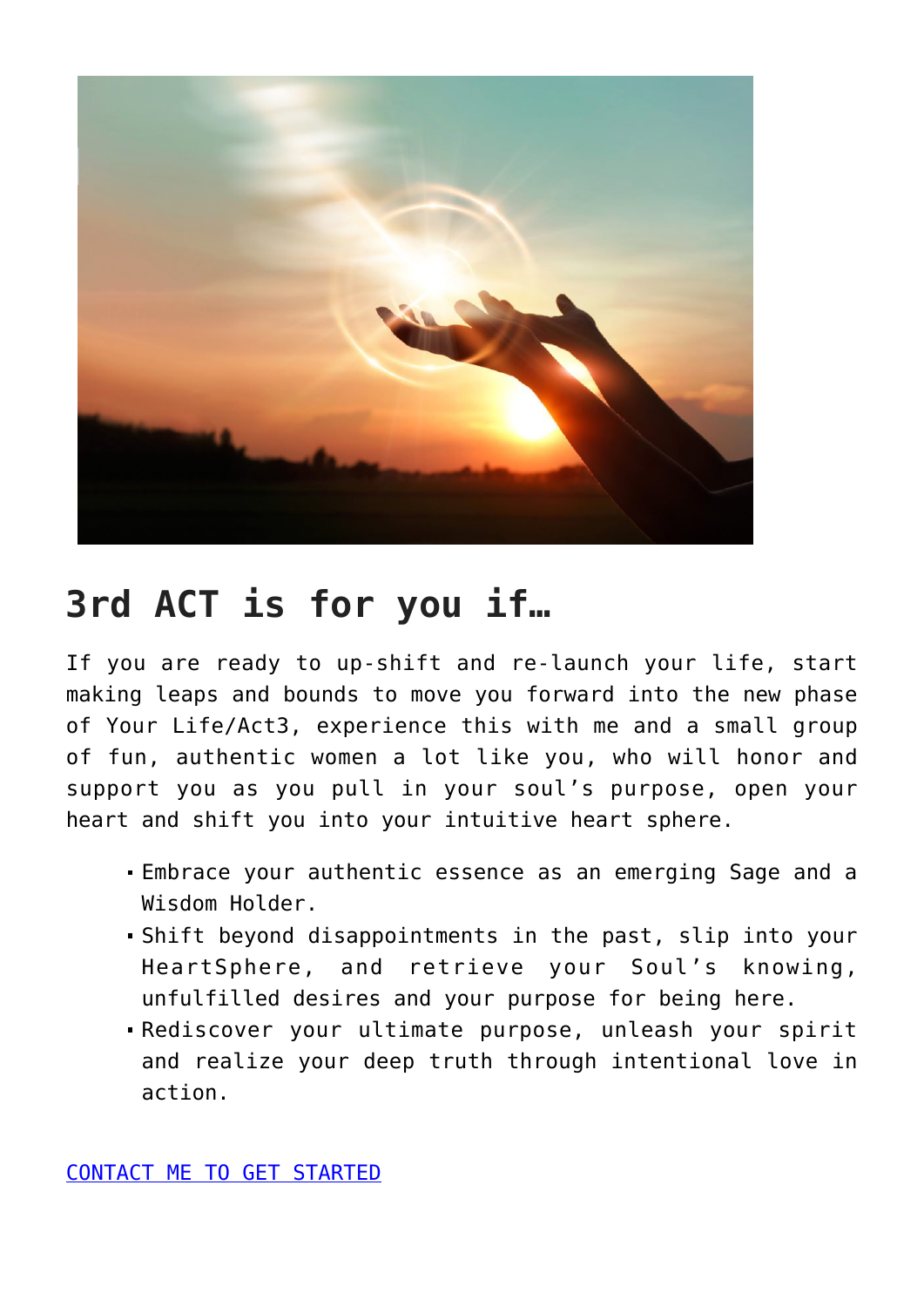#### **It's Time to Light Up**

What worked for you in your 20s, 30s, and 40s — in your various roles — may not be fulfilling you in your 50s, 60s, and beyond. Maybe you have been feeling the seductive nudge of your Spirit saying "there is more," yet you sense a feeling of being held back in some way,

At a certain age, many of us find ourselves struggling between the fire we feel inside… and our culture's perception that we've passed our peak. We're given the message that what lies ahead for us is often  $loss - loss$  of being needed by children and career; loss of partnership; loss of health; loss of physical abilities, loss of youth.

But that fire burning inside of you is strong and HOT, and it stirs the truth of knowing how much more there is for you to do, to achieve, to be without limits.

I want you to know that if there ever is a phase of your life to live in the way that serves you and the planet, the phase is NOW. I know this because I have been where you are. I have guided, coached and mentored women and groups for 25 years, through my 30s, 40s and 50s. I am navigating my 59th year and flying toward the start of my 6th decade. I intend to do it BOLDLY, BRAVELY AND WITHOUT LIMITS.

Let's join hands and journey this rite of passage into the sacred sovereignty of aging as a WISE SAGE, where you're witnessed by other women and you empower each other in your liberation, sovereignty, freedom and limitlessness!

#### [LET'S GET STARTED](http://beinghumanlife.com/contact/)